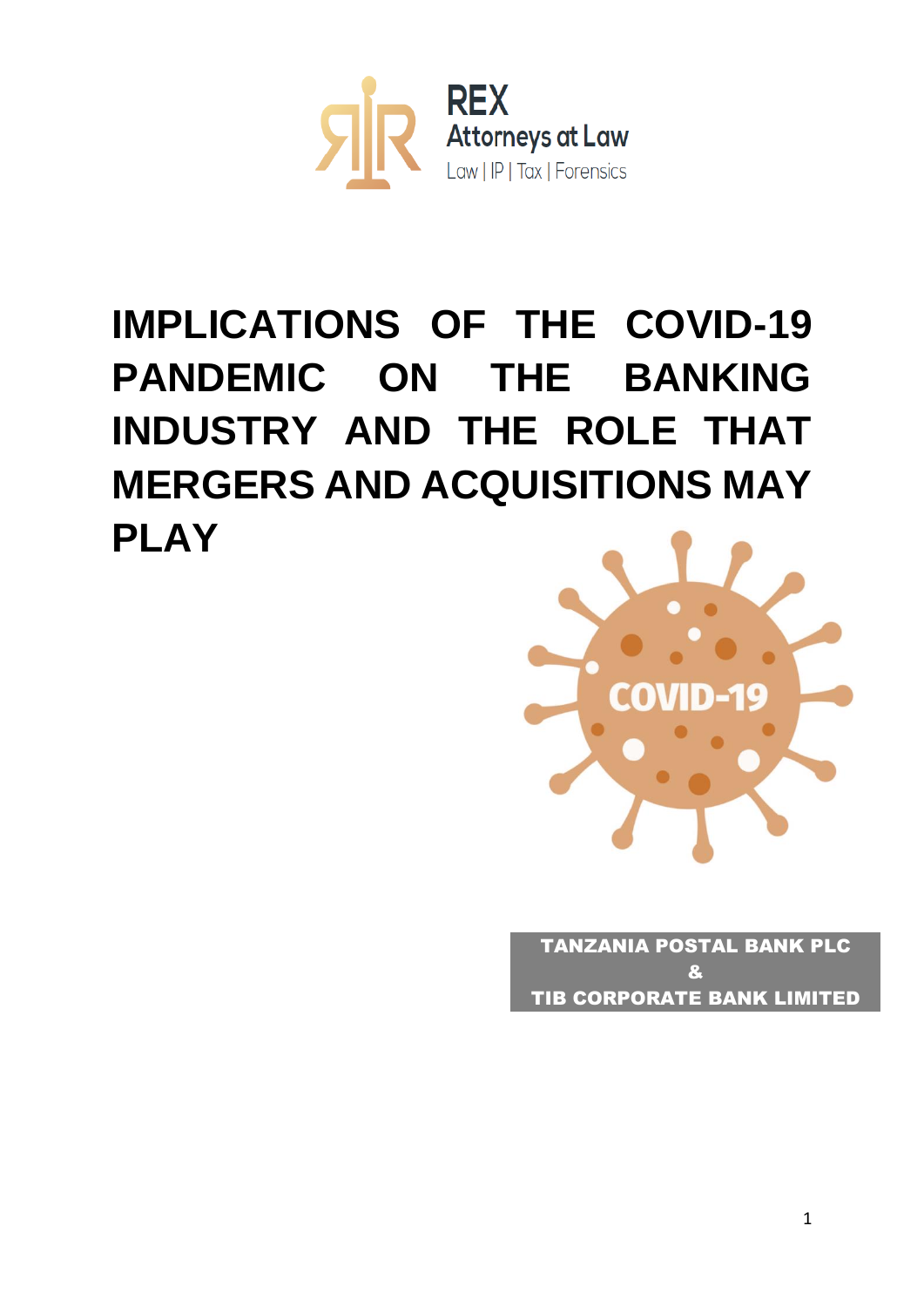

## **TPB BANK PLC'S MERGER WITH TIB CORPORATE BANK LIMITED AND ITS IMPLICATIONS ON THE BANKING INDUSTRY AMID COVID-19**

The recent announcement of TPB Bank Plc's (**"TPB"**) merger with TIB Corporate Bank Limited (**"TIB'**) was met with much optimism especially within the Tanzanian banking and media industry. This is owed to the fact that TPB has now joined a unique group of commercial banks operating in Tanzania that hold assets amounting to TZS 1 trillion (approximately USD 431 million) or more. This follows the government owned lender's acquisition of the assets and liabilities of TIB, which is also a government majority owned bank.

This signals a continued shift towards consolidation within the banking industry but also further raises questions of the implications of the COVID-19 pandemic on the banking industry and the role that mergers and acquisitions may play in its consequences.

The evidentiary shift to mergers within the banking industry is highlighted by the fact that TPB on its own has been party to three mergers within the past two years in which Twiga Bancorp Limited ("Twiga Bancorp"), the Tanzania Women's Bank and now TIB have all been subsumed under its control.

One of the main reasons cited for the merger between TPB and TIB has been the need to increase efficiency and reduce operational costs. However, the standout issue appears to be the fact that TIB had one of the highest levels of nonperforming loans in the market potentially leading to expensive and drawn out litigation in recovering said loans.

In light of COVID-19, this is a problem that a substantial number of banks may have to encounter due to the downturn in business and commercial activity. **One of the main duties of a commercial bank in Tanzania is to protect the deposits of its customers as per section 39(1) of the Banking and Financial Institutions Act, 2006 (the "BFIA").** Having high levels of **non-performing loans ("NPL's")** puts such protection at risk, as more money is likely to be going out than coming in. Consolidation via mergers or acquisitions between banks may be the most viable way to spread and manage the risk of NPL's for struggling banks especially. This is in addition to the more stringent capital adequacy requirements that the Bank of Tanzania (the **"BOT"**) has put in place to reign in any instability in the banking sector.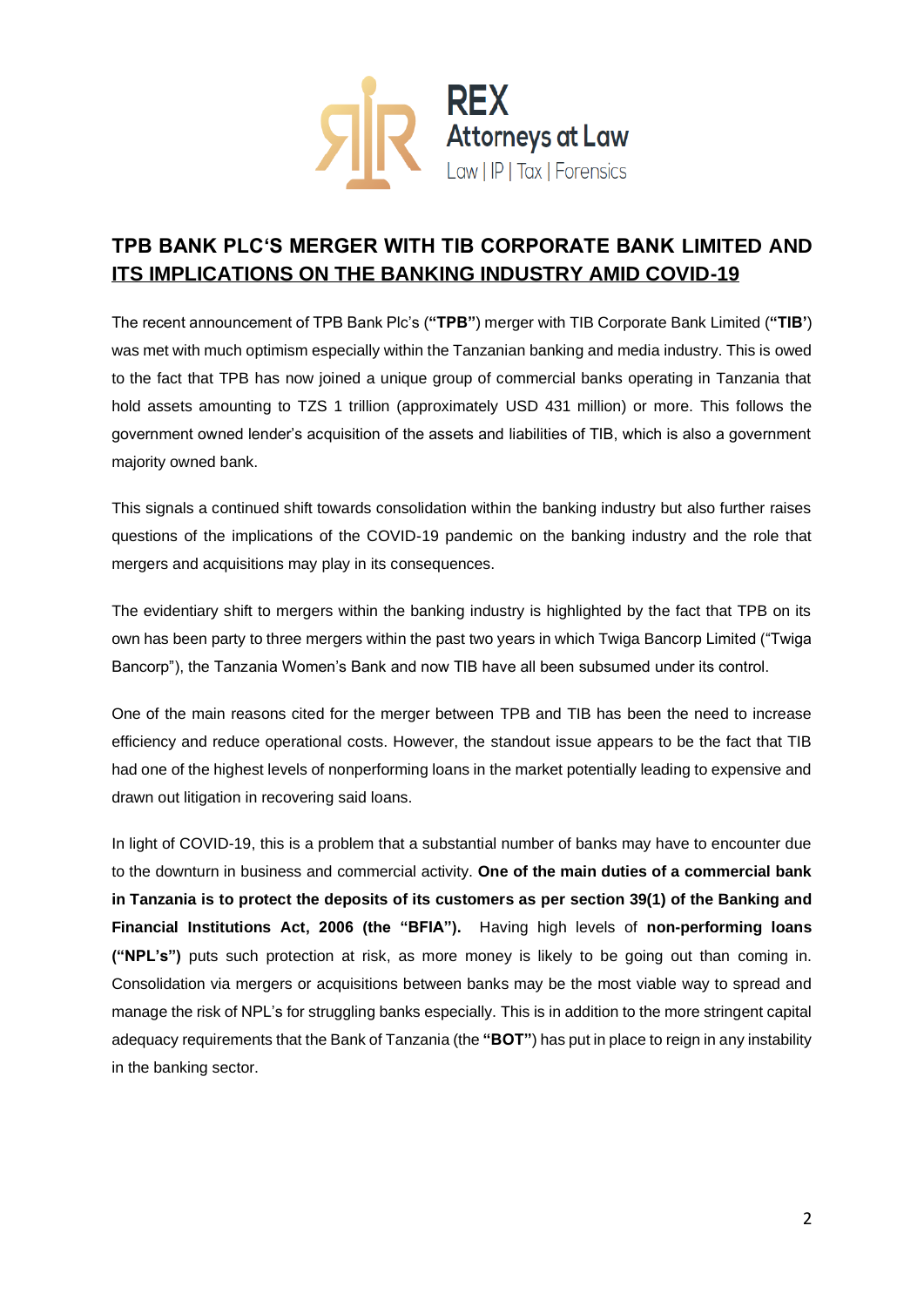

As to date, there are at least 40 commercial banks operating in Tanzania, yet only 5 hold just over 50% of the assets held by Tanzania banks. The same 5 also hold a majority share in customer deposits arguably creating an oligopoly. The Fair Competition Act, 2003 (the **"FCA"**) seeks to provide and encourage effective competition in the market including the banking industry. Banks which have been unable to operate as viable alternative to banks with dominant market share may utilize FCA provisions to bundle up their entities not only to counter their larger competitors but to facilitate their own survival.

With only 5 banks holding a majority of the asset base and customer deposits in banking in Tanzania, there is a realistic risk that some of the remaining banks may be unable to fend off the downturn in the global economy and the COVID-19 pandemic. Turning to mergers & acquisitions will allow banks in Tanzania to reduce operational costs, improve economies of scale and build synergies between one another where applicable. For example, the recent TPB and TIB merger has allowed the latter's employees to retain employment and consequently, avoid potential costly litigation vis-à-vis the acquiring bank.

With market share so currently concentrated, there may be ample room for smaller and struggling players to pass legal and regulatory muster in order to consolidate, provided all necessary requirements are complied with. The BFIA requires that any bank seeking to obtain majority ownership in another bank whether through merger or acquisition will require approval from the BOT. More specifically, to effect any voluntary merger, consolidation or other reorganization of its business or affairs with another bank or to transfer to any other institution the whole or any of its assets or liabilities in Tanzania will require written authorization of the BOT. The BOT in evaluating such deal will have regard to the ability of the applicable bank to effectively supervise the entities, both separately and on a consolidated basis, the financial condition and ownership structure of the investing bank, any risks to the bank in which the interest is acquired that could arise from such ownership or control and proven good track record as may be ascertained by a regulatory board under which the bank operated for at least 10 years.

Any envisaged merger would also come under the purview of the FCA for approval owing to the broad definition of '**acquisition'**, which includes merger, which is not specifically defined in the FCA and provided a merger met the asset and turnover threshold under the same. This could prove to be a stumbling block for smaller banks looking to merge who may be unwilling to part ways with substantial filing fees associated with obtaining approval from the Fair Competition Commission (the **"FCC"**) under the FCA.